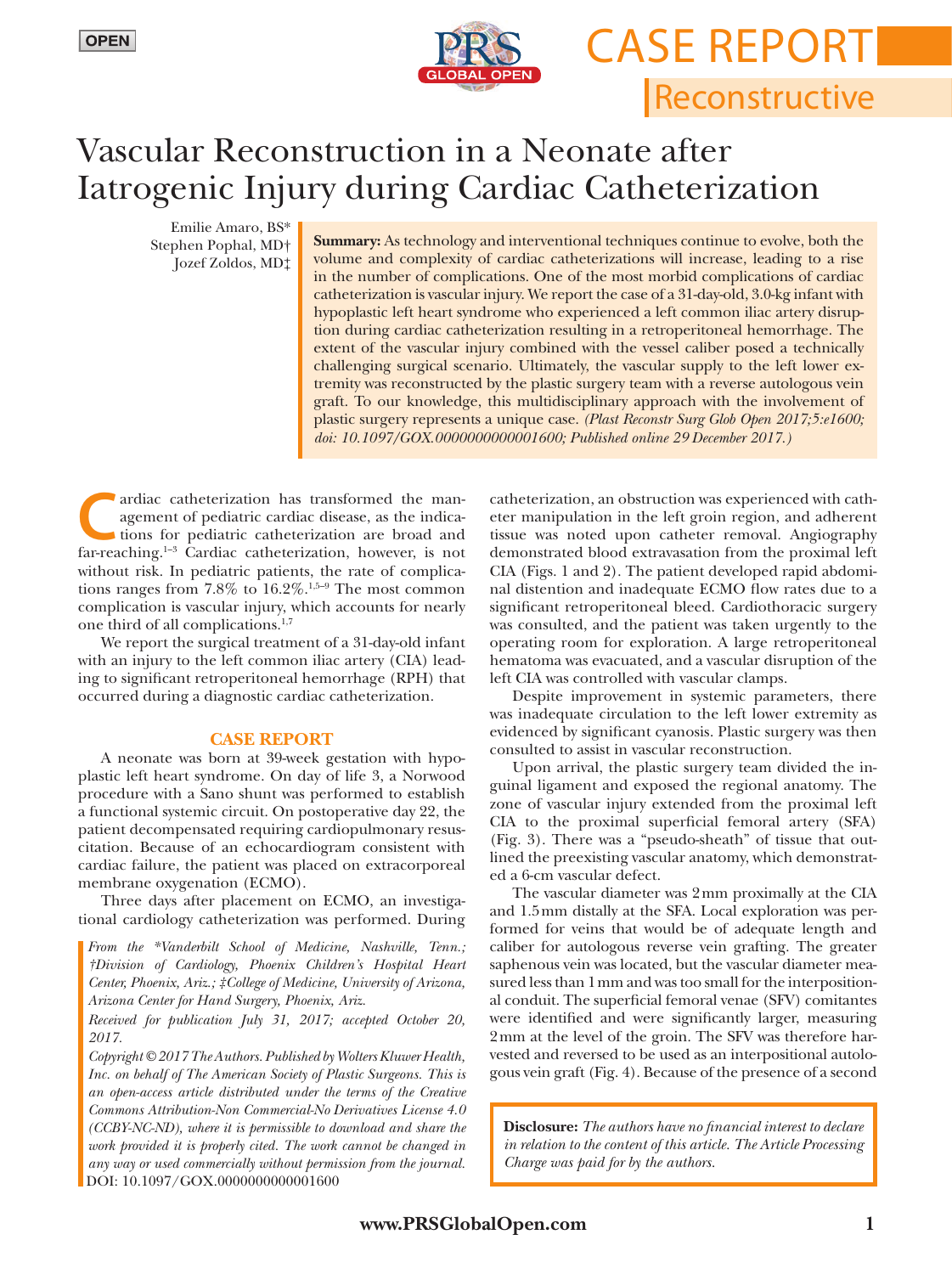



**Fig. 3.** The zone of injury after surgical exposure extended from the proximal left CIA to the proximal SFA. Illustrated by Michael Leonard.



sulting in a large retroperitoneal hematoma. Illustrated by Michael

**Fig. 2.** Arteriogram demonstrating extravasation of contrast into the retroperitoneum after the initial injury.



**Fig. 4.** The SFV comitantes were utilized for an autologous reverse vein for primary repair. Illustrated by Michael Leonard.

Leonard.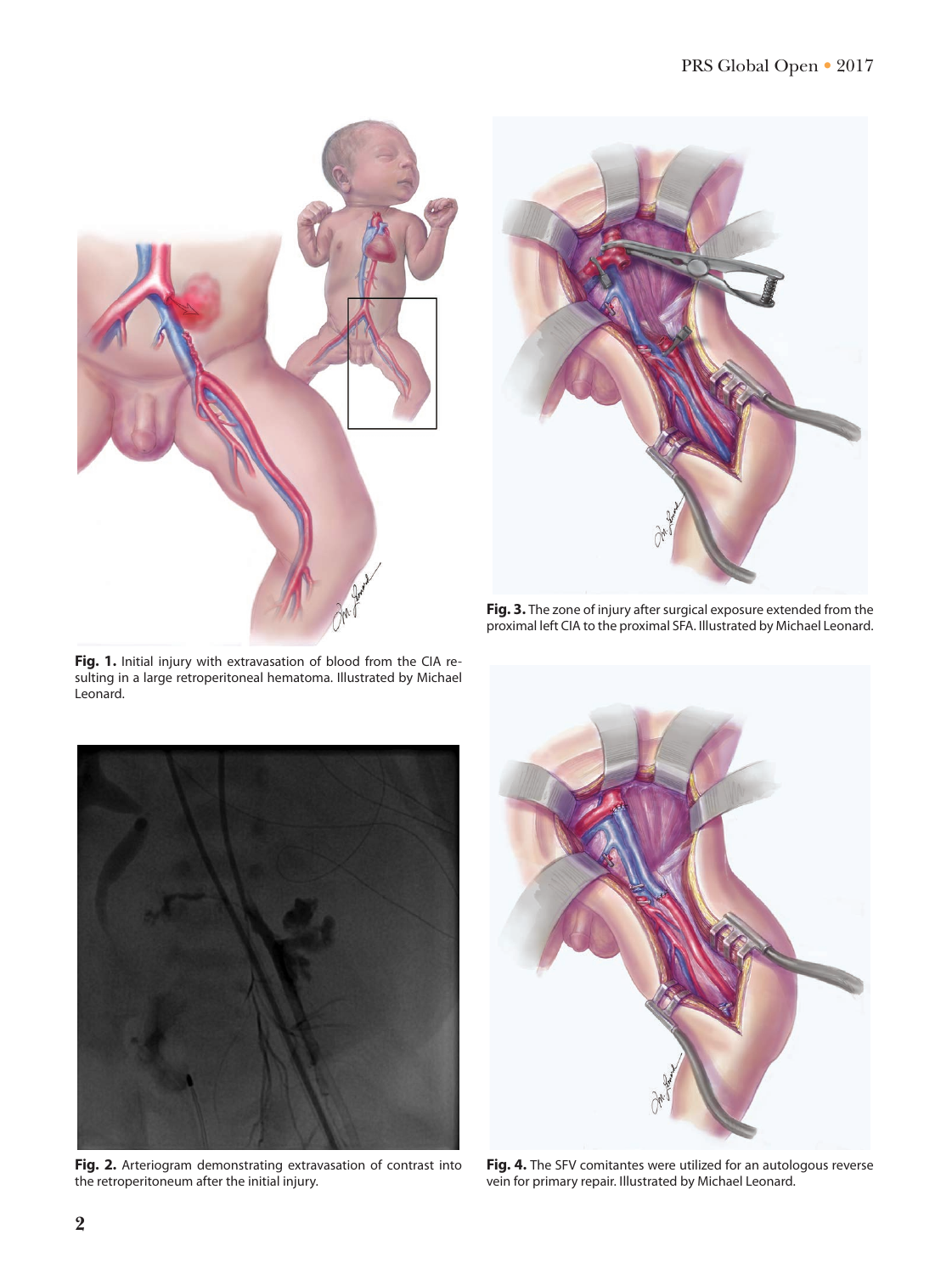venous comitante and substantial collateral venous outflow, the decision to harvest the SFV was not expected to impair vascular outflow from the lower extremity.

Vascular repairs were performed with standard microsurgical techniques utilizing 8-0 nylon sutures with the aid of an operating microscope. Intraoperative Doppler examination showed biphasic pulsatile vascular flow in the dorsalis pedis and posterior tibial vessels. The total time from vascular injury to reperfusion was approximately 2.5 hours. Because of expeditious vascular repair, the risk of compartment syndrome after revascularization was low, and the surgical team decided to proceed with serial examinations rather than a prophylactic fasciotomy.

Bilateral lower extremity Doppler signals and clinical signs of perfusion of the leg were maintained throughout the hospitalization. The patient remained on ECMO for 5 days after the procedure. Approximately 1 month after the procedure, the patient received a heart transplant. He was discharged from the hospital on posttransplant day 17 with perfusion to the distal lower extremity. There was no impairment of venous outflow from the lower extremity.

## **DISCUSSION**

Vascular injury is the most common complication of all cardiac catheterizations with rates of injury ranging from 0.3% to 3.2%.10–14 Cardiac catheterization causes iatrogenic arterial trauma at the access point that is typically managed through direct pressure or closure devices. This trauma is often insignificant and does not result in obstruction of flow. In rare cases, however, a vascular injury may occur distantly, or complications including hemorrhage, thrombosis, pseudoaneurysm, and arterial dissection may arise.12 These complications occasionally require immediate surgical intervention to restore circulation.<sup>10,13</sup>

RPH is a well-described hemorrhagic complication of catheterization and occurs in 0.15–6% of adult procedures.15–21 In children, however, the rate of RPH is lower. In a study evaluating 4,952 pediatric cardiac catheterizations, there was only one reported case of RPH after a tear in the iliac artery.7 However, RPH is a severe and potentially fatal complication, as the retroperitoneum can accommodate a significant volume of blood.15,17,19,20 The survival of patients is dependent on early recognition and surgical or interventional management.

After immediate vascular control in the case of an arterial injury leading to RPH, the vascular supply to the lower extremity must be evaluated. An injury to the common femoral artery can be devastating as it is the sole supply of blood to the lower extremity and requires urgent surgical or interventional management in both adults and children. Pediatric cases, however, can be more complex as repair of small caliber vessels requires great technical skill and may require microvascular techniques. Furthermore, the management of limb ischemic differs in children and adults as limb growth may be impaired by ischemia. Both growth restriction and limb length discrepancies have been reported in the literature after iatrogenic vascular injury.22,23 Thus, the threshold to perform vascular reconstruction is far lower in children. Both the increased urgency and technical skill required to perform a complex repair in a pediatric arterial injury necessitate adequate preparation as the scope of pediatric catheterization continues to expand.

# **CONCLUSIONS**

Vascular injuries are the most common complication of cardiac catheterization and can lead to life- and/or limb-threatening events. As interventions are performed on younger and more complex patients, clinicians should be aware of the risk for adverse events and should be prepared with a multidisciplinary team should they arise.

#### *Jozef Zoldos, MD*

Arizona Center for Hand Surgery 370 E Virginia Ave, Suite 100 Phoenix, AZ, 85004 E-mail: [jzoldos@email.arizona.edu](mailto:jzoldos@email.arizona.edu)

# **ACKNOWLEDGMENTS**

*The authors would like to thank Michael Leonard for his work in illustrating the figures.*

#### **REFERENCES**

- 1. Mehta R, Lee K, Chaturvedi R, et al. Complications of pediatric cardiac catheterization: a review in the current era. *Catheter Cardiovasc Interv*. 2008;72:278–285.
- 2. Feltes TF, Bacha E, Iii RHB, et al. Indications for cardiac catheterization and intervention in pediatric cardiac disease. *Circulation* 2011;123:2607–2652.
- 3. Allen HD, Beekman RH 3rd, Garson A Jr, et al. Pediatric therapeutic cardiac catheterization: a statement for healthcare professionals from the Council on Cardiovascular Disease in the Young, American Heart Association. *Circulation* 1998;97:609–625.
- 4. de Bono D. Complications of diagnostic cardiac catheterisation: results from 34,041 patients in the United Kingdom confidential enquiry into cardiac catheter complications. The Joint Audit Committee of the British Cardiac Society and Royal College of Physicians of London. *Br Heart J*. 1993;70:297–300.
- 5. Stanger P, Heymann MA, Tarnoff H, et al. Complications of cardiac catheterization of neonates, infants, and children. A threeyear study. *Circulation* 1974;50:595–608.
- 6. Cassidy SC, Schmidt KG, Van Hare GF, et al. Complications of pediatric cardiac catheterization: a 3-year study. *J Am Coll Cardiol*. 1992;19:1285–1293.
- 7. Vitiello R, McCrindle BW, Nykanen D, et al. Complications associated with pediatric cardiac catheterization. *J Am Coll Cardiol*. 1998;32:1433–1440.
- 8. Lee KE, Seo YJ, Kim GB, et al. Complications of cardiac catheterization in structural heart disease. *Korean Circ J*. 2016;46:246–255.
- 9. Huang YC, Chang JS, Lai YC, et al. Importance of prevention and early intervention of adverse events in pediatric cardiac catheterization: a review of three years of experience. *Pediatr Neonatol*. 2009;50:280–286.
- 10. Filis K, Arhontovasilis F, Theodorou D, et al. Management of early and late detected vascular complications following femoral arterial puncture for cardiac catheterization. *Hellenic J Cardiol*. 2007;48:134–142.
- 11. Fransson SG, Nylander E. Vascular injury following cardiac catheterization, coronary angiography, and coronary angioplasty. *Eur Heart J*. 1994;15:232–235.
- 12. Messina LM, Brothers TE, Wakefield TW, et al. Clinical characteristics and surgical management of vascular complications in